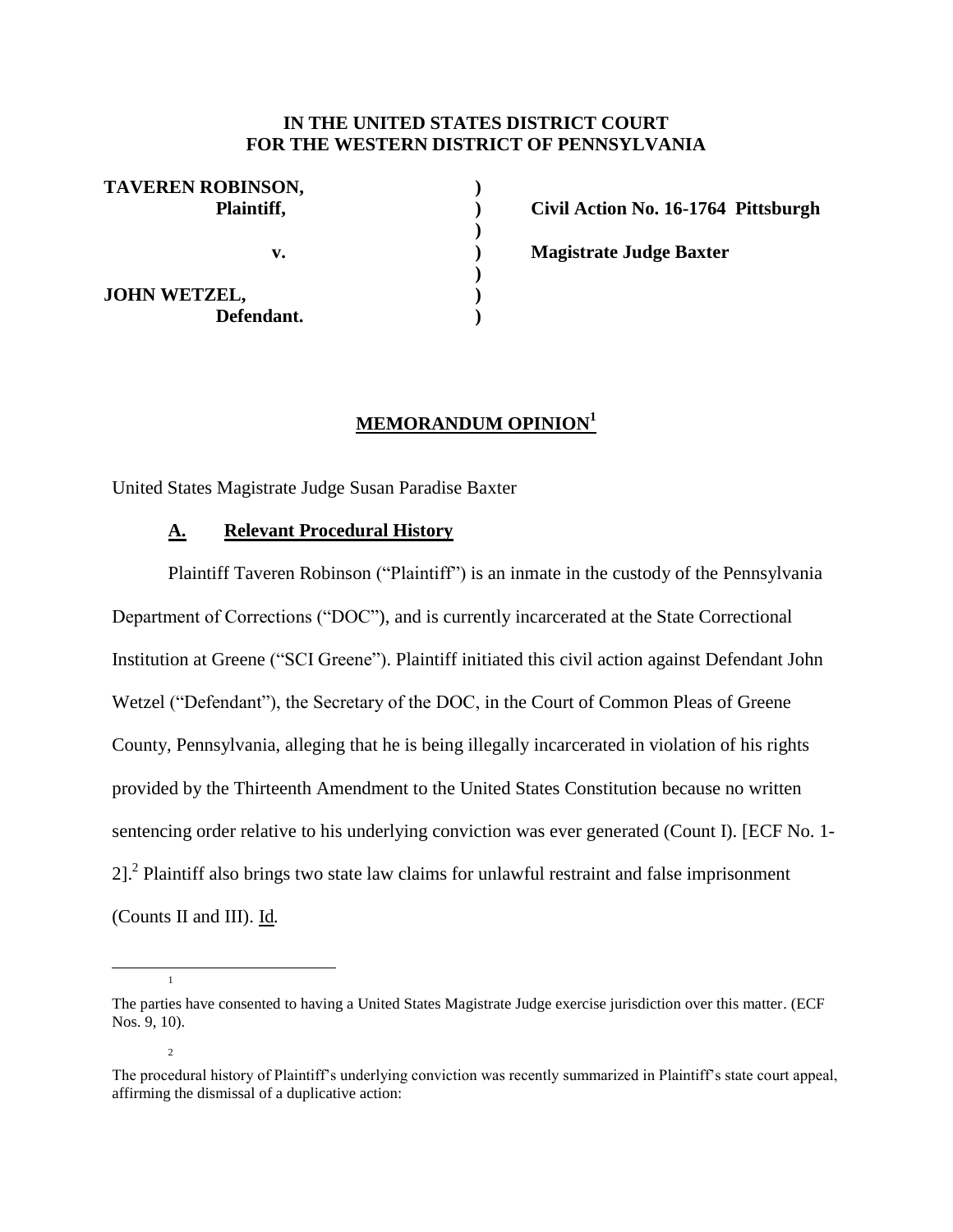On November 23, 2016, Defendant removed the case to this Court, [ECF No. 1], and on November 29, 2016, Defendant filed a motion to dismiss for failure to state a claim, which is presently before the Court. [ECF No. 3]. In addition, Plaintiff has filed a motion to remand for lack of subject matter jurisdiction. [ECF No. 7]. For the reasons that follow, Plaintiff's motion to remand will be denied and Defendant's motion to dismiss will be granted.

## **B. Standards of Review**

 $\overline{a}$ 

#### **1. Motion to Dismiss**

In assessing the sufficiency of the complaint pursuant to a motion to dismiss under Federal Rule of Civil Procedure 12(b)(6), the Court must accept as true all material allegations in the complaint and all reasonable factual inferences must be viewed in the light most favorable to the plaintiff*.* Odd v. Malone, 538 F.3d 202, 205 (3d Cir. 2008). The Court, however, need not accept bald assertions or inferences drawn by the plaintiff if they are unsupported by the facts set forth in the complaint. See Cal. Pub. Employees' Ret. Sys. v. The Chubb Corp., 394 F.3d 126, 143 (3d Cir. 2004), citing Morse v. Lower Merion Sch. Dist., 132 F.3d 902, 906 (3d Cir. 1997). Nor must the Court accept legal conclusions set forth as factual allegations. Bell Atlantic Corp. v. Twombly, 550 U.S. 544, 555 (2007). Rather, "[f]actual allegations must be enough to raise a right to relief above the speculative level." Id.*,* citing Papasan v. Allain, 478 U.S. 265, 286 (1986). Indeed, the United States Supreme Court has held that a complaint is properly dismissed

On March 22, 2004, the Erie County Court of Common Pleas sentenced Appellant to life imprisonment and a consecutive term of 60 to 120 months' imprisonment following his convictions for second-degree murder and other offenses. This Court affirmed his judgment of sentence on April 13, 2005, and our Supreme Court denied allowance of appeal. Commonwealth v. Robinson, 688 WDA 2005 (Pa. Super. April 13, 2005), appeal denied, 254 WAL 2005 (Pa. Oct 25, 2005). Subsequently, Appellant timely filed a petition for post-conviction relief, and the PCRA court dismissed his petition. This Court affirmed. Commonwealth v. Robinson, 1848 WDA 2006 (Pa. Super. April 17, 2007).

Robinson v. Gilmore, 2016 WL 1222208 \*1 (Pa. Super. March 29, 2016). The Superior Court further noted that "[o]n October 7, 2011, Appellant filed a motion in Erie County to subpoena surgical notes, the denial of which this Court affirmed." Commonwealth v. Robinson, 25 WDA 2012 (Pa. Super. July 11, 2012).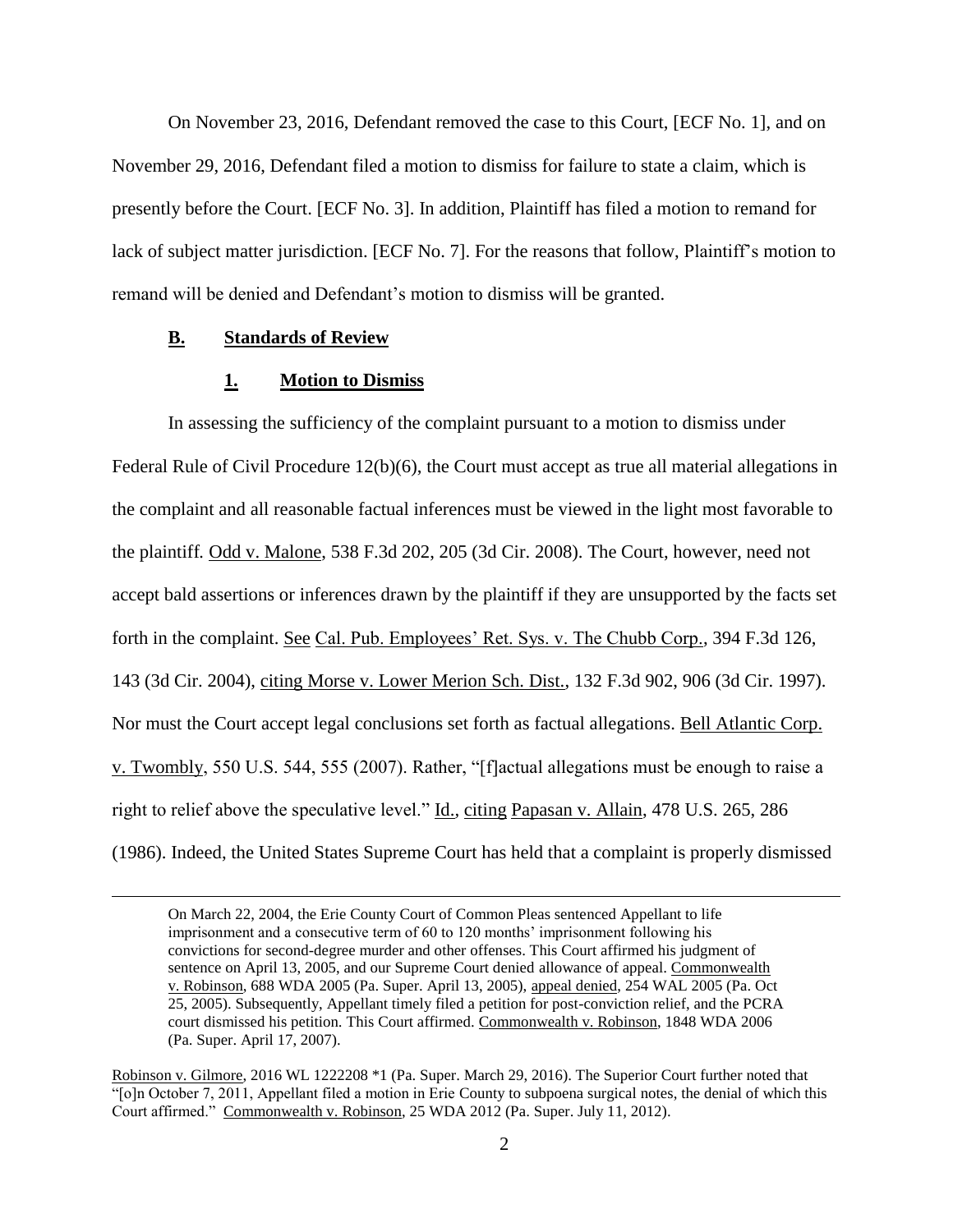under Fed. R. Civ. P. 12(b)(6) where it does not allege "enough facts to state a claim to relief that is plausible on its face," id*.* at 570, or where the factual content does not allow the court "to draw the reasonable inference that the defendant is liable for the misconduct alleged." Ashcroft v. Iqbal, 556 U.S. 662, 678 (2009).

Further, in deciding a motion to dismiss, "[i]n addition to the allegations contained in the pleadings, the Court may also review "matters of public record, exhibits attached to the complaint and items appearing in the record of the case," as well as "undisputably authentic document[s] that a defendant attaches as an exhibit to a motion to dismiss if the plaintiff's claims are based on the document." Ickes v. Flanagan*,* 2008 WL 859183, at \*1 (W.D. Pa. Mar. 31, 2008), quoting Oshiver v. Levin, Fishbein, Sedran & Berman*,* 38 F.3d 1380, 1384-85 n.2 (3d Cir. 1994) and Steinhardt Group Inc. v. Citicorp*,* 126 F.3d 144, 145 (3d Cir. 1997).

## **2.** *Pro Se* **Pleadings and Filings**

*Pro se* pleadings and filings, "however inartfully pleaded," must be held to "less stringent standards than formal pleadings drafted by lawyers" Haines v. Kerner, 404 U.S. 519, 520 (1972). If the court can reasonably read pleadings to state a valid claim on which the litigant could prevail, it should do so despite failure to cite proper legal authority, confusion of legal theories, poor syntax and sentence construction, or litigant's unfamiliarity with pleading requirements. Boag v. MacDougall, 454 U.S. 364 (1982); United States ex rel. Montgomery v. Brierley, 414 F.2d 552, 555 (3d Cir. 1969) (A petition prepared by a prisoner ... may be inartfully drawn and should be read "with a measure of tolerance"); Freeman v. Department of Corrections, 949 F.2d 360 (10th Cir. 1991). Under our liberal pleading rules, a district court should construe all allegations in a complaint in favor of the complainant. Gibbs v. Roman, 116 F.3d 83 (3d Cir. 1997) (overruled on other grounds). See*,* e.g.*,* Nami v. Fauver, 82 F.3d 63, 65 (3d Cir. 1996)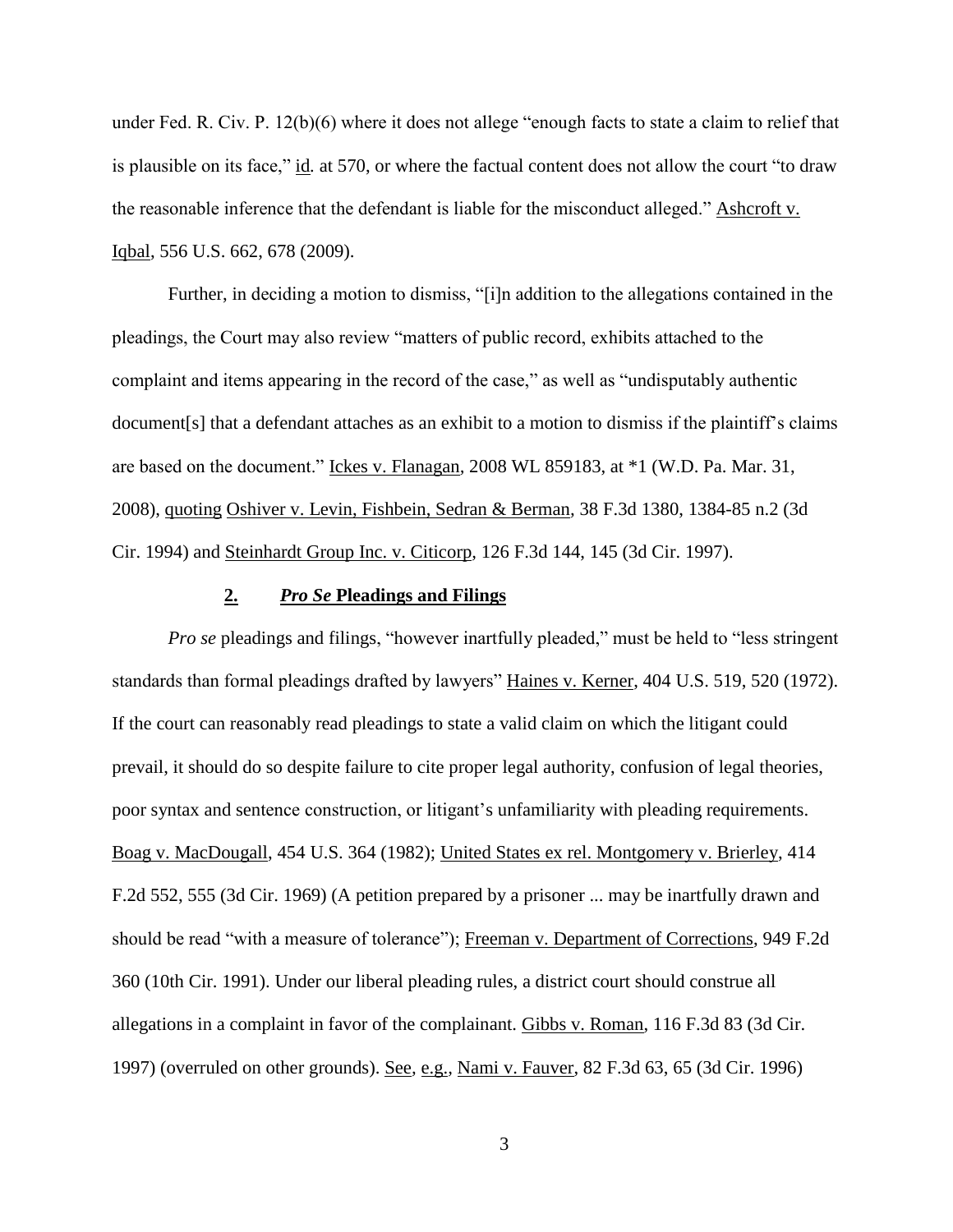(discussing Fed.R.Civ.P. 12(b)(6) standard); Markowitz v. Northeast Land Company, 906 F.2d 100, 103 (3d Cir. 1990) (same). Accordingly, because Plaintiff is a *pro se* litigant, this Court will consider the facts and make inferences where it is appropriate.

#### **C. Discussion**

#### **1. Plaintiff's Motion to Remand**

Section 1441 of Title 28, United States Code, provides that "any civil action brought in a State court of which the district courts of the United States have original jurisdiction, may be removed by the defendant . . . to the district court of the United States for the district and division embracing the place where such action is pending." 28 U.S.C. § 1441(a). See Krupa v. Hilcorp Energy I LP, 2014 WL 2506144, at \*6 (W.D. Pa. June 3, 2014). A federal district court has original jurisdiction over an action "arising under the Constitution, laws, or treaties of the United States." 28 U.S.C. § 1331. Where a motion for remand is filed, the defendant has the burden of proving that removal was proper. Sikirica v. Nationwide Ins. Co.*,* 416 F.3d 214, 219 (3d Cir. 2005).

Here, Plaintiff concedes that his claim brought pursuant to the Thirteenth Amendment is one over which the Court has original jurisdiction but maintains that the Court lacks jurisdiction over his state law claims for unlawful restraint and false imprisonment. Plaintiff therefore asks that the Court sever those claims and remand them to state court for adjudication pursuant to 28 U.S.C. § 1447(c) and 28 U.S.C. § 1441(c) (2).

28 U.S.C. §§ 1447(c) and 1441 (c)(2) mandate that in an action where a district court has federal question jurisdiction over certain claims, *but lacks either original jurisdiction or supplemental jurisdiction over other claims*, the court shall sever the latter claims and remand them to state court. Id*.* (emphasis added). Supplemental jurisdiction over state law claims will be

4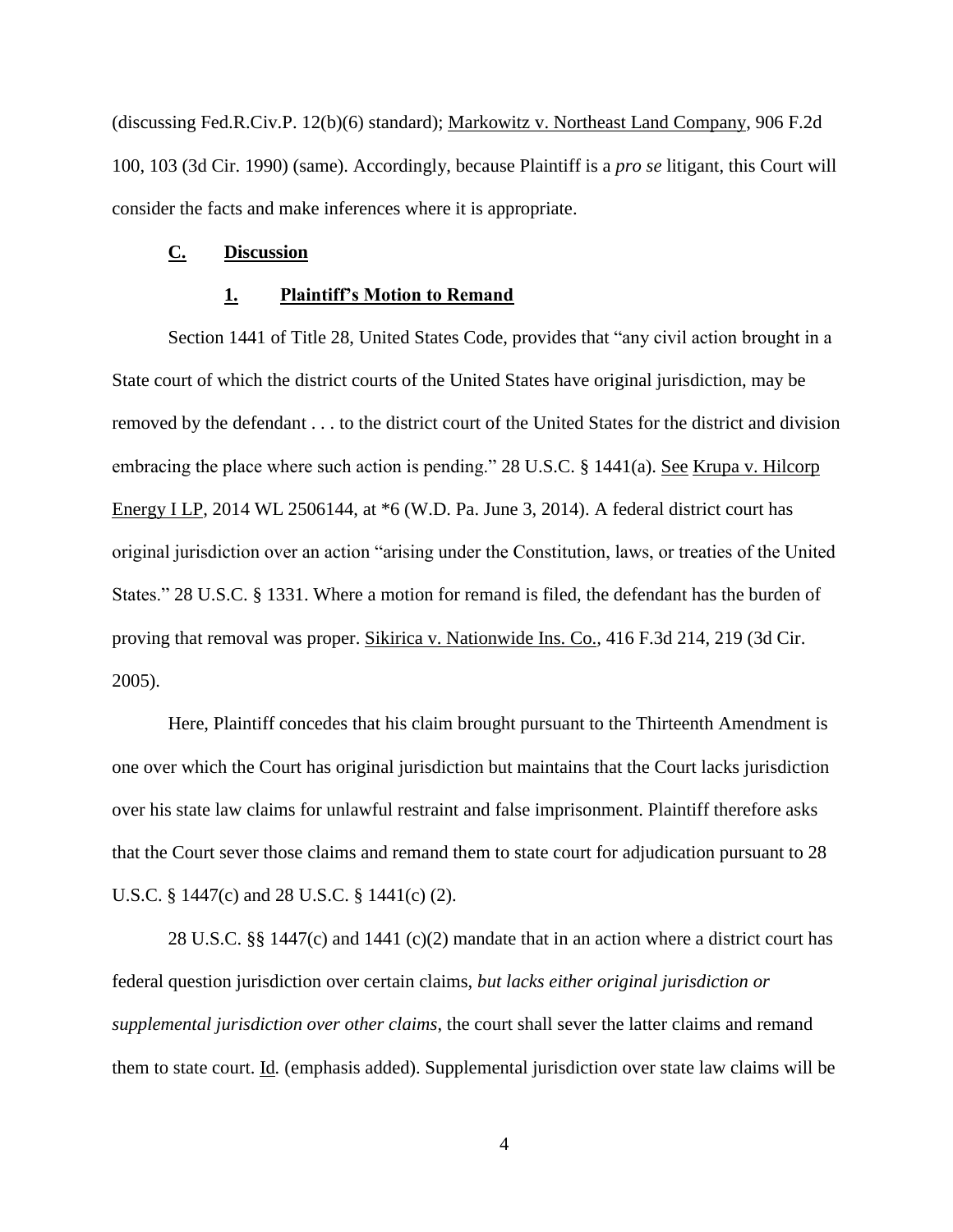found where they derive from a common nucleus of operative facts as the federal claims such that they would ordinarily be expected to be adjudicated in one proceeding. City of Chicago v. Int'l Coll. of Surgeons, 522 U.S. 156, 164-65 (1997). See Carnegie-Mellon Univ. v. Cohill, 484 U.S. 343, 349 (1988). See also 28 U.S.C. § 1367 ("in any civil action of which the district courts have original jurisdiction, the district courts shall have supplemental jurisdiction over all other claims that are so related to claims in the action within such original jurisdiction that they form part of the same case or controversy under Article III of the United States Constitution"). Because Plaintiff's state law claims for unlawful restraint and false imprisonment are premised on the same operative facts as his Thirteenth Amendment claim, the Court has supplemental jurisdiction over the state law claims and remanding those claims to state court is not warranted. Plaintiff's motion to remand is, therefore, properly denied.<sup>3</sup>

## **2. Defendant's Motion to Dismiss**

#### **a. Thirteenth Amendment Claim (Count I)**

Plaintiff alleges at Count I of the Complaint that his right provided by the Thirteenth Amendment to be free from involuntary servitude has been violated because no written sentencing order relative to his underlying conviction was ever generated. Defendant argues that Plaintiff's claim fails as a matter of law because a signed sentencing order is not required where, as here, the prisoner is incarcerated pursuant to a valid judgment. The Court agrees.

The United States Court of Appeals for the Third Circuit has recently decided this precise issue in a virtually identical case holding that the absence of a written sentencing order does not deprive the DOC of the authority to detain a prisoner and thus does not violate the Thirteenth

3

 $\overline{a}$ 

In so finding, the Court has necessarily rejected Plaintiff's arguments that exercising supplemental jurisdiction would intrude on Pennsylvania's state sovereignty rights and that his claims present issues of complicated state law. See ECF No. 15.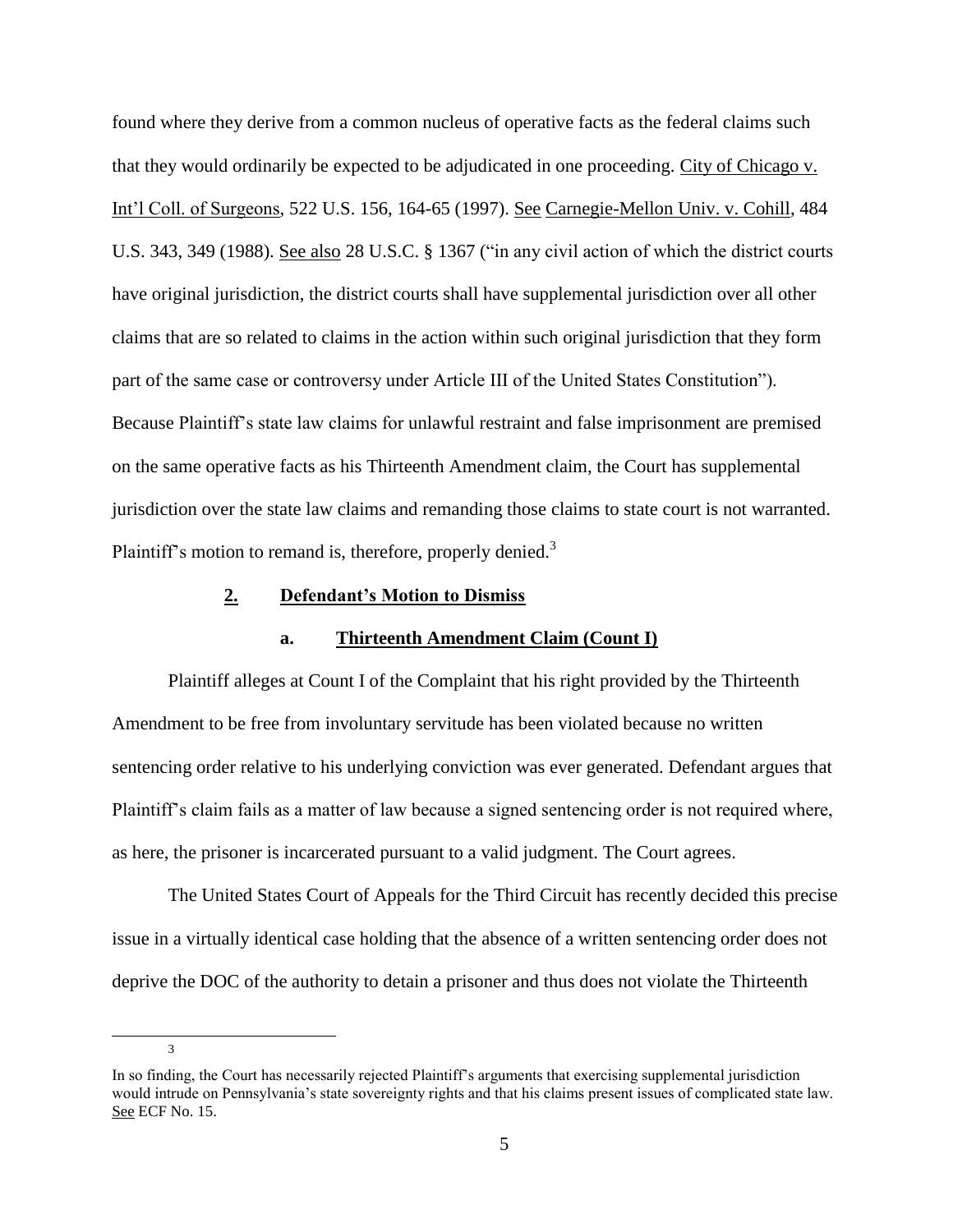Cir. 2017). Specifically, the Court found that:

The prohibition against involuntary servitude in the Thirteenth Amendment is not implicated "where a prisoner is incarcerated pursuant to a presumptively valid judgment." *Tourscher v. McCullough*, 184 F.3d 236, 240 (3d Cir. 1999) (*quoting Omasta v. Wainwright*, 696 F.2d 1304, 1305 (11th Cir. 1983)). Connelly does not contend that he was not convicted or sentenced by the Court of Common Pleas. Instead, he asserts that his confinement is illegal because there is no written sentencing order. Connelly argues that this omission invalidates the DOC's authority to hold him in custody and that he thus is entitled to damages. However, . . . the Clerk of Court drafted and signed multiple commitment sheets. Under these circumstances, we conclude that Connelly has not stated a claim to relief that is plausible on its face. *Cf. Joseph v. Glunt*, 96 A.3d 365, 372 (Pa. Super. Ct. 2014) (stating that "the trial court correctly concluded that, even in the absence of a written sentencing order, the [DOC] had continuing authority to detain [Petitioner].").

Id*.* at \*1. The Court of Appeals for the Third Circuit also found that the fact that a particular sentencing order was not signed "does not deprive the document of legal effect." Id*.* at n.1, citing Evans v. Sec'y Pa. Dep't of Corr., 645 F.3d 650, 654 n.4 (3d Cir. 2011) (explaining that the omission of the sentencing judge's signature on the commitment sheet did not deprive the document of legal effect).

In this case, like in Connelly, Plaintiff does not contend that he was not convicted or sentenced by the Court of Common Pleas. Indeed, the record shows that Plaintiff was duly convicted of first degree murder in the Court of Common Pleas of Erie County and sentenced to life imprisonment accordingly. [ECF No. 2-2]; see also*,* supra n.2. Moreover, not only is the transcript of the sentencing hearing of record but so is the Court Commitment sheet. Id*.* As found by the Court in Connelly, under these circumstances, a written sentencing order is not a required and thus Plaintiff has not, and cannot, state a claim for involuntary servitude under the